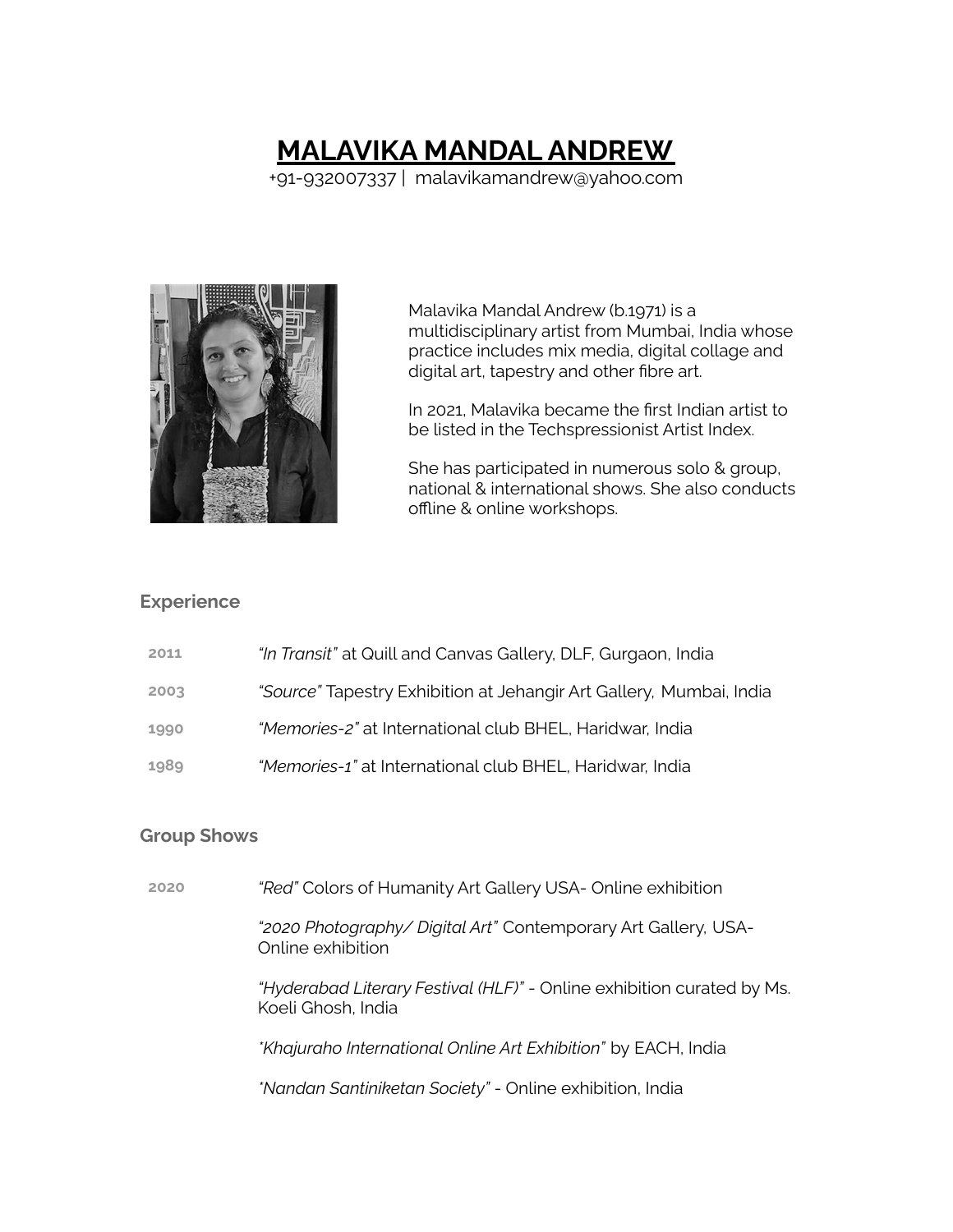| 2019 | "3rd All India Contemporary Art Exhibition" at Anand Art Mission,<br>Haridwar, India                          |
|------|---------------------------------------------------------------------------------------------------------------|
|      | "From the Artist's Studio" by Samsara Art, Mumbai, India                                                      |
|      | "Shakti" at Tasmai Gallery, Puducherry, India                                                                 |
| 2018 | "Studio Secrets" Curated by Jasmine Shah Verma, at Tranceforme,<br>Mumbai, India                              |
| 2017 | "Busan International Art Fair 2017" by Gallery Beyond at Bexco,<br>Busan, Korea                               |
| 2016 | "Colours of life - Strokes of Hope" the aid for cancer patients at<br>The Viewing Room Gallery, Mumbai, India |
|      | "Postcard Homage to Mani-da (K.G.Subramanyan)" at Tasmai Gallery,<br>Puducherry, India                        |
|      | "From the artist studio" by Samsara Art, Mumbai, India                                                        |
| 2015 | "From the Tasmai Collection" at Tasmai Gallery, Puducherry, India                                             |
|      | "In an artist's mind VI" by Gallery Angel Arts at JW Marriot, Mumbai,<br>India                                |
|      | "Colours of life - Crafted Changes" the aid for cancer patients at The<br>Viewing Room Gallery, Mumbai, India |
|      | "The 377191 Wall" at Gallery Beyond, Mumbai, India                                                            |
| 2014 | "Combines" at Gallery Beyond, Mumbai, India                                                                   |
|      | "Independence/In-Dependence" at Tasmai Gallery, Puducherry, India                                             |
|      | "Celebrating Womanhood" at Tilting Art Gallery, Pune, India                                                   |
| 2013 | *Auction "Hospital on Wheels" organized by Rotary Club at MC Ghia<br>Hall, Mumbai, India                      |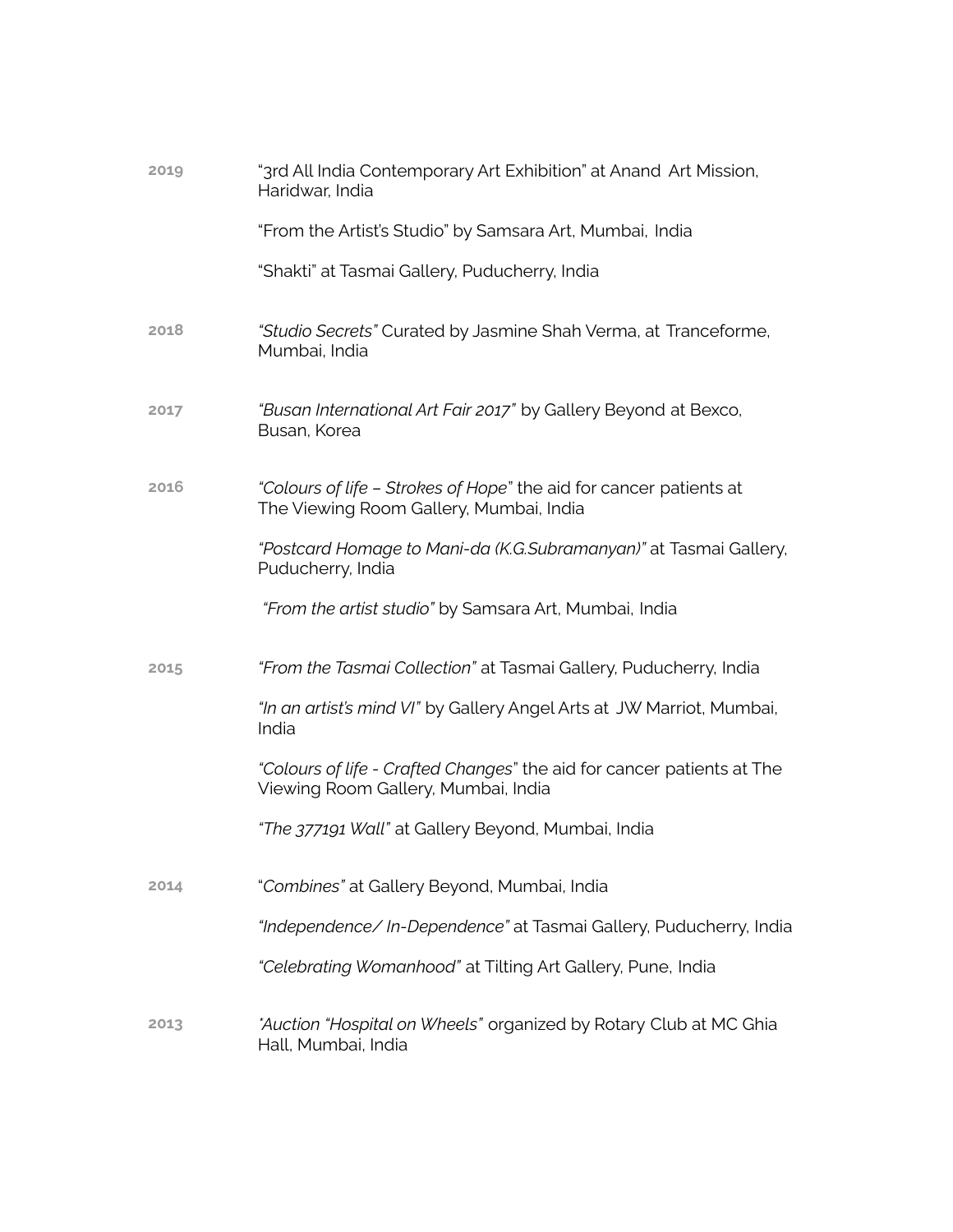|      | "Small is Beautiful (Card-O-Logy III)" Curated by Jasmine Shah Verma,<br>Presented by Samsara Art, at Gallery Le Sutra, Mumbai, India |
|------|---------------------------------------------------------------------------------------------------------------------------------------|
|      | "India Art Fair" by The Viewing Room Gallery at Delhi, India                                                                          |
| 2012 | "Colours of life" the aid for cancer patients at The Viewing Room<br>Gallery, Mumbai, India                                           |
|      | "Evanescence" at The Viewing Room Gallery, Mumbai, India                                                                              |
| 2011 | "Expression: Of Paint, Wood & Enamel" at The Viewing Room Gallery,<br>Mumbai, India                                                   |
|      | "My Spirituality" by Chitraspandan, Mumbai, India                                                                                     |
| 2010 | The Story Of The Multiples" at Emami Chisel Art Gallery, Kolkata, India                                                               |
|      | "Nine-Her Magic Square" Curated by Veeranganakumari Solanki at<br>The Viewing Room Gallery, Mumbai, India                             |
|      | "Group Show" at Gallery Beyond, Mumbai, India                                                                                         |
|      | "The art of luck: Card-O-Logy II" Curated by Jasmine Shah Verma,<br>Presented by Samsara Art, at Gallery Le Sutra, Mumbai, India      |
|      | "Monsoon" by Chitraspandan, Mumbai, India                                                                                             |
| 2009 | "Nothing will ever be the same again" Curated by Jasmine Shah<br>Verma at Hirji Gallery, Mumbai, India                                |
|      | "Visions" by Art for Prabhat at Gallery Zazaspace, New Delhi, India                                                                   |
| 2008 | "Bricks & Mortar" Curated by Jasmine Shah Verma at Hacienda<br>Gallery, Mumbai, India                                                 |

## **Documentation**

**1995** Convocation Scarves for Calcutta University under the guidance of Shri.K.G.Subramanyam